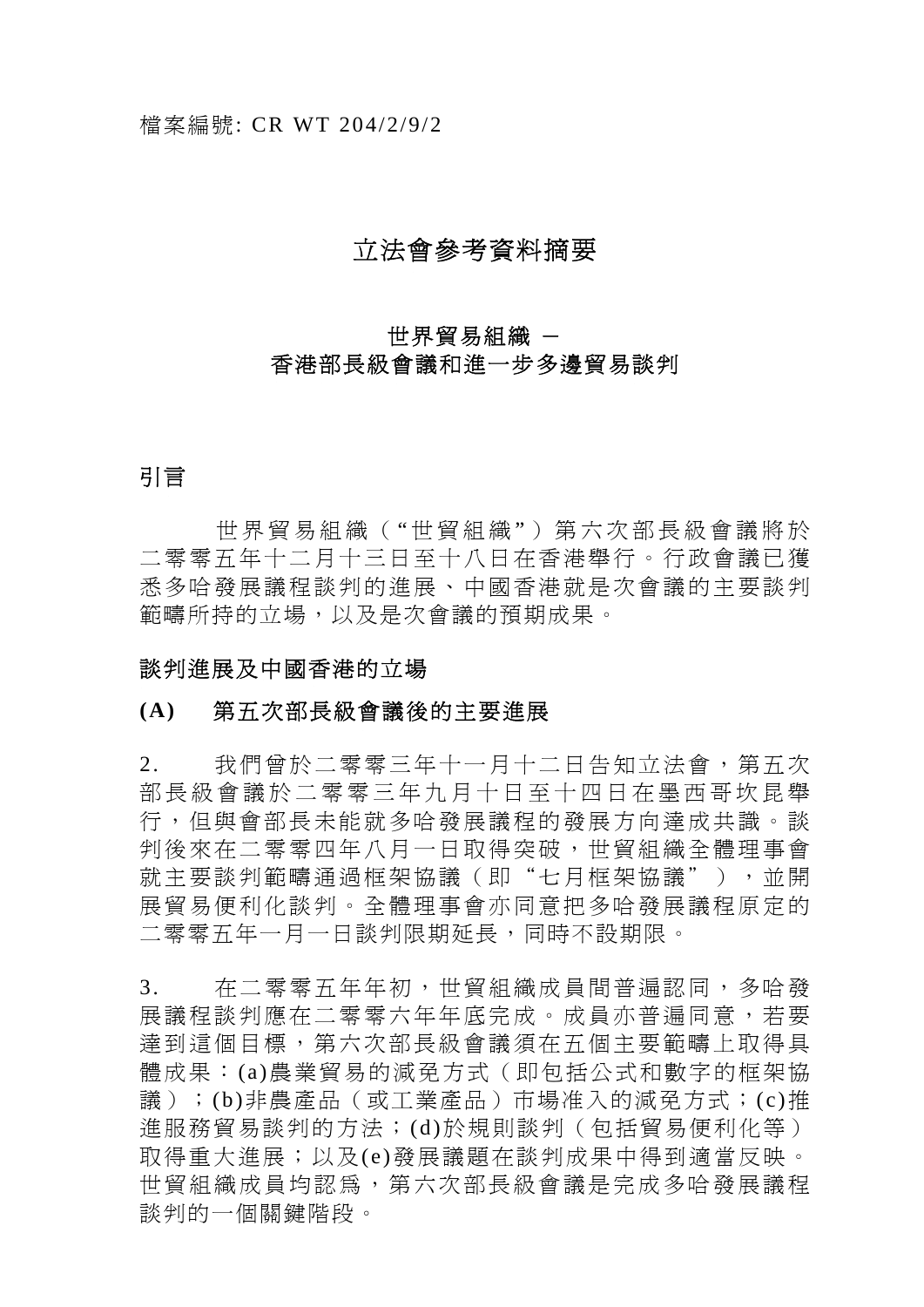4. 關於該五個主要範疇 <sup>1</sup> 的談判進展、中國香港在這些議題 上所持的立場,以及第六次部長級會議的預期成果,開列於下 文各段。

### **(B)**主要談判範疇

(a) 農業貿易

5. 農業貿易議題是多哈發展議程談判成敗的關鍵所在,亦 是最難解決的問題。農業貿易本身受到高度保護,在政治層面 上是敏感議題。農業貿易對部分世貿組織成員有多方面的重要 影響,包括經濟發展、食物安全、生活保障、解決貧窮、發展 農村以及環境保護。世貿組織於一九九五年成立時,將農業納 入多邊貿易制度的範疇。不過,在很多已發展和發展中經濟體 系中,對進口農產品設置高度貿易壁壘和/或向國內農民提供 大量補貼的情況,仍然十分普遍。這些扭曲正常貿易的措施, 令許多發展中經濟體系在出口農產品時遇到障礙,因而阻礙其 經濟發展。

6. 多哈發展議程談判的目標,是逐步取消農產品的出口補 貼、大幅改善農產品的市場准入安排(主要以削減關稅的形式 進行),以及大幅削減扭曲正常農業貿易的國內補助措施。

7. 最近數月,世貿組織成員在出口競爭和國內補助方面的 談判已取得若干進展,但在市場准入方面仍存在重大分歧。美 國、澳洲、巴西和阿根廷等在農業有出口利益的經濟體系,強 烈主張成員應實質地大幅削減關稅,尤其是歐盟和其他已發展 經濟體系如日本、瑞士、挪威等。歐盟和日本、瑞士等進口經 濟體系曾就削減關稅提出承諾建議,但建議與美國和其他倡議 成員的期望相距很遠。另一方面,在農業貿易有防禦利益的成 員或在歐盟市場准入方面享有優惠待遇的發展中經濟體系,則 致力爭取降低關稅的削減幅度,以及發展中經濟體系可享有特 殊和差別待遇(例如若干關稅 項目可享有較低的關稅削減幅

<sup>1</sup> 多哈發展議程下還有其他談判範疇,例如貿易與環境、檢討《爭端解決諒解》,以 及設立一個多邊地理標識登記冊。我們預期第六次部長級會議不會就這些範疇作出 重要決定。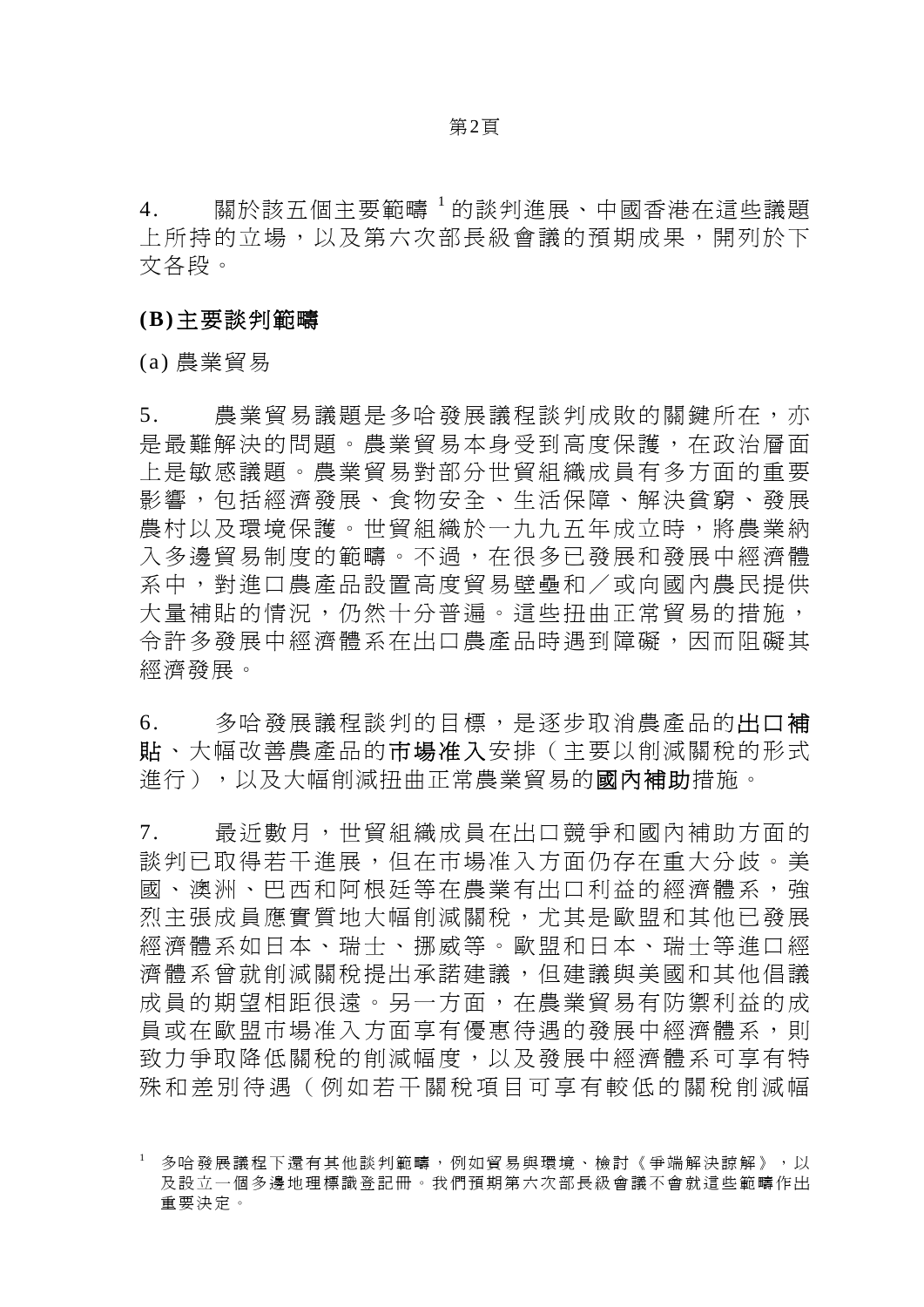度)。還有部分發展中經濟體系,例如以印尼為首的 33 國集 團,要求為發展中經濟體系增設"特殊產品"的類別,並容許 這類產品以較温和步伐削減關稅。雖然我們預料第六次部長級 會議難以就關稅減免方式取得突破,但成員間就部分問題的緊 密談判將一直維持至會議期間。

(b) 非農業產品市場准入

8. 這議題是中國香港重點關注的範疇之一。香港是一個以 出口為主的經濟體系,而且沒有任何關稅措施,只要其他世貿 組織成員對非農產品作出關稅減讓,我們便會受惠。因此,我 們對這議題採取積極主動的態度。目前,世貿組織成員正就議 題中的重點問題進行談判,當中包括適用於所有產品的關稅削 減公式的參數、給予發展中經濟體系成員的特殊和差別待遇種 類和程度(例如較低的關稅削減幅度和較長的實施期),以及 解決非關稅壁壘的方法。部分世貿組織成員,包括中國香港在 內,除了支持以公式計算關稅削減幅度外,更就個別貨物類別 爭取額外減幅/取消關稅。第六次部長級會議或可就關稅削減 公式,以及給予發展中經濟體系相關特殊和差別待遇的準則, 定出具體模式。

(c) 服務貿易

9. 服務貿易談判是中國香港的首要關注範疇,因為我們的 本地生產總值約 90%來自服務業。若世貿組織成員作出具商業 意義及帶來新商機的承諾,可使香港受惠。服務貿易談判包括 改善市場准入和制定規則兩方面。在市場准入方面,談判主要 以提出雙邊要求和承諾建議的形式進行。就此,世貿組織成員 須根據多哈發展議程和七月框架協議內所訂的限期,就貿易伙 伴的雙邊要求提交兩次承諾建議。到現在為止,只有 72 個世貿 組織成員提交初步承諾建議,而當中 30 個成員(包括中國香 港)已提交修訂承諾建議。除了大部分成員仍未提交初步和修 訂承諾建議外,已提交的承諾建議在整體質素上亦未能令人滿 意。這些建議大致上都不能達到成員的期望,亦不能為服務提 供者創造新商機。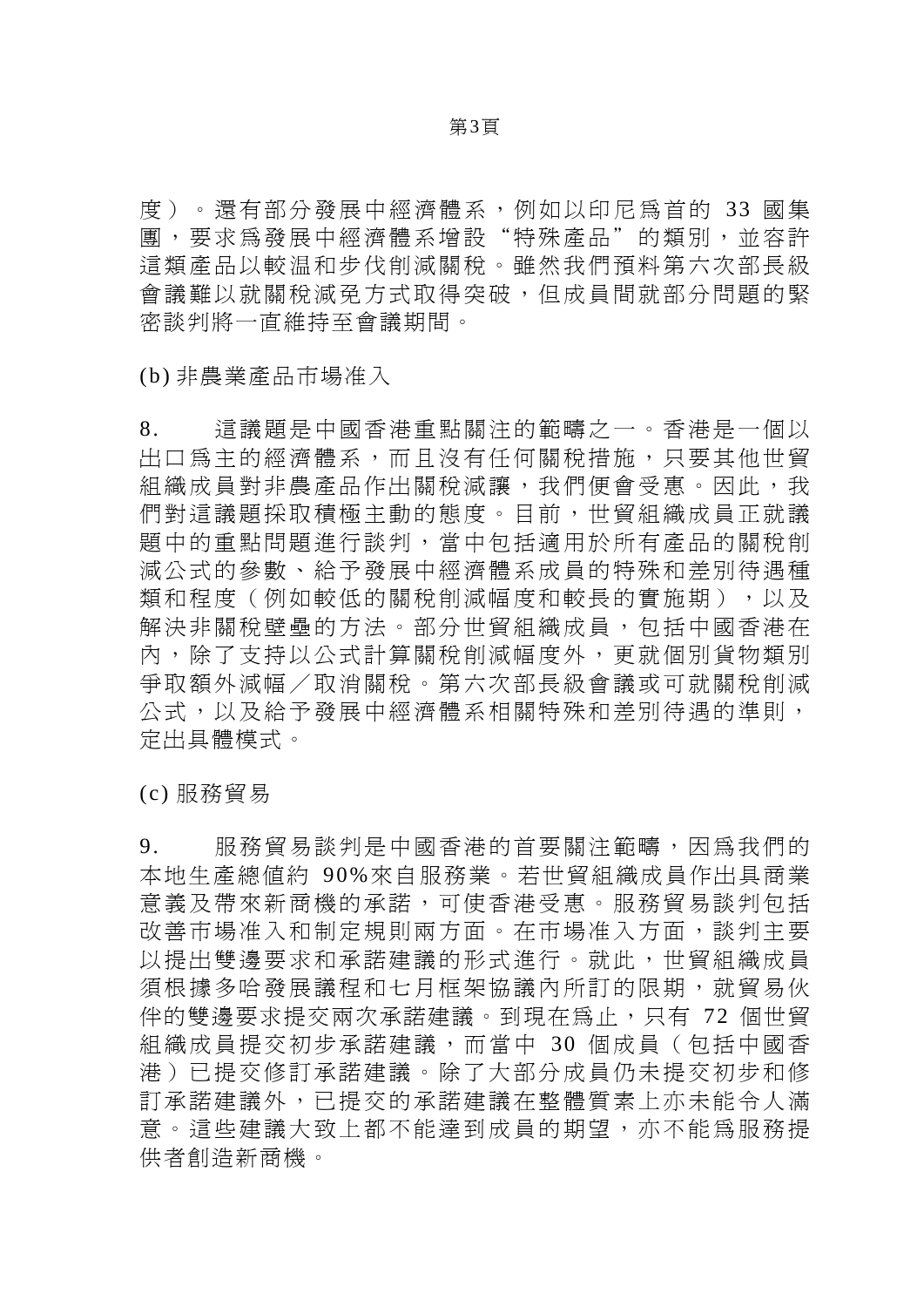10. 為提升目標,成員正考慮各種方法,包括用承諾建議質 素指標來清晰和具體地訂明服務談判目標,以及就個別行業和 服務提供方式進行諸邊要求/承諾建議談判來推進整體服務談 判。我們預期第六次部長級會議或可為制定規則方面提供若干 指引,例如同意就國內法規 <sup>2</sup> 的多邊條文展開實質文本談判,並 在多哈回合完結時完成。

11. 近月來,部分本地非政府組織和公務員工會均表示,關 注世貿組織服務貿易談判可能導致政府把更多公共服務外判或 私營化。世貿組織《服務貿易總協定》("《服貿總協 定》")並沒有規定公共服務須外判或私營化。政府提供的公 共服務或"行使政府職權時提供的服務"3都不在《服貿總協 定》範圍內。

12. 至於《服貿總協定》涵蓋的服務,個別世貿組織成員可 根據本身的政策,決定是否開放、開放的程度和時間表,以及 是否就相關的服務在《服貿總協定》下作出承諾。鑑於香港的 服務貿易制度大致上十分自由開放,我們的服務貿易承諾建議 不會超越目前的開放程度,亦不會迫使我們推行任何新的開放 措施。政府會一如既往,繼續根據本港的經濟和社會狀況,審 慎地制定服務貿易承諾。

<sup>《</sup>服貿總協定》第 6 條第 4 款規定,世貿組織成員必須就影響服務貿易的國內法規 制定紀律。此類紀律旨在確保成員所作承諾的商業價值,不會因不透明和/或非必 要的限制貿易國內法規而削弱。

<sup>3</sup> 根據《服貿總協定》,"行使政府職權時提供的服務"指既不依據商業基礎提供, 也不與一個或多個服務提供者競爭的任何服務。這類服務不包括在《服貿總協定》 的涵蓋範圍之內。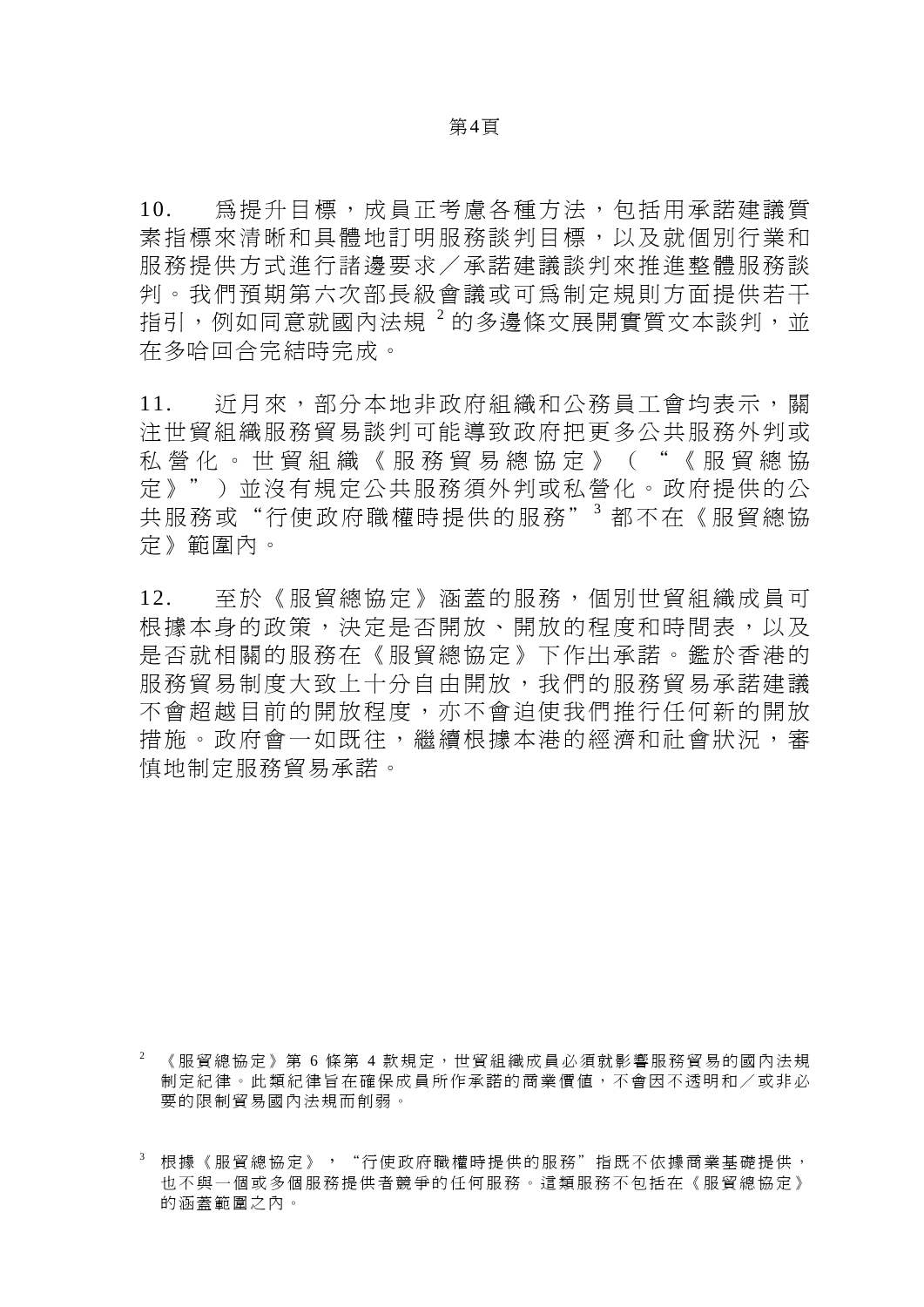#### 第5頁

(d) 規則(包括貿易便利化措施)

13. 多哈發展議程下有關規則的談判涉及數個範疇,包括規 管反傾銷、補貼(包括漁業補貼)和區域貿易協定的規則。至於有 關貿易便利化的談判,將會引進新的貿易規則。

## 反傾銷及補貼

14. 自有關反傾銷以及補貼及反補貼措施的談判展開以來, 世貿組織成員已提出多項建議,以求釐清現有規則的適用範圍 及找出其他應予改善的地方。在反傾銷方面,雖然成員已就多 項建議的技術細節作深入討論,但成員間的意見,特別是經常 使用反傾銷措施的成員與有重大出口利益的成員之間的意見, 仍有重大分歧。

15. 在補貼及反補貼措施方面,成員需要解決的難題較少, 而成員間的意見大體上亦不如 反傾銷般分歧。在漁業補貼方 面,雖然成員已逐步建立共識,認同有需要就某些扭曲漁業貿 易的補貼訂立更有效的監管制度,但成員仍須加強技術性討 論,探討新制度的形式和適用範圍,以及訂定合適的例外情 況,特別是為發展中經濟體系訂定例外情況。

16. 第六次部長級會議或可為談判作出政策性指引及訂定時 間表,以確保談判可在二零零六年年底前,就各項規則範圍取 得成果。在香港而言,我們會繼續積極參與談判,並提出建設 性建議,以期改善和收緊有關規則,減低因保護主義而實行的 反傾銷及反補貼措施,以及濫用扭曲貿易的補貼措施。我們也 會避免引進可能對香港的貿易利益和漁業界有不良及不公平影 響的改動和新制度。

#### 區域貿易協定

17. 區域貿易協定的談判,旨在根據現行適用於區域貿易協 定的世貿組織條文,釐清和改善相關制度及程序。談判會顧及 發展中經濟體系的需要。世貿組織成員至今一直討論提高協定 透明度和改善現行規則的可行方法。因此,成員在現階段仍須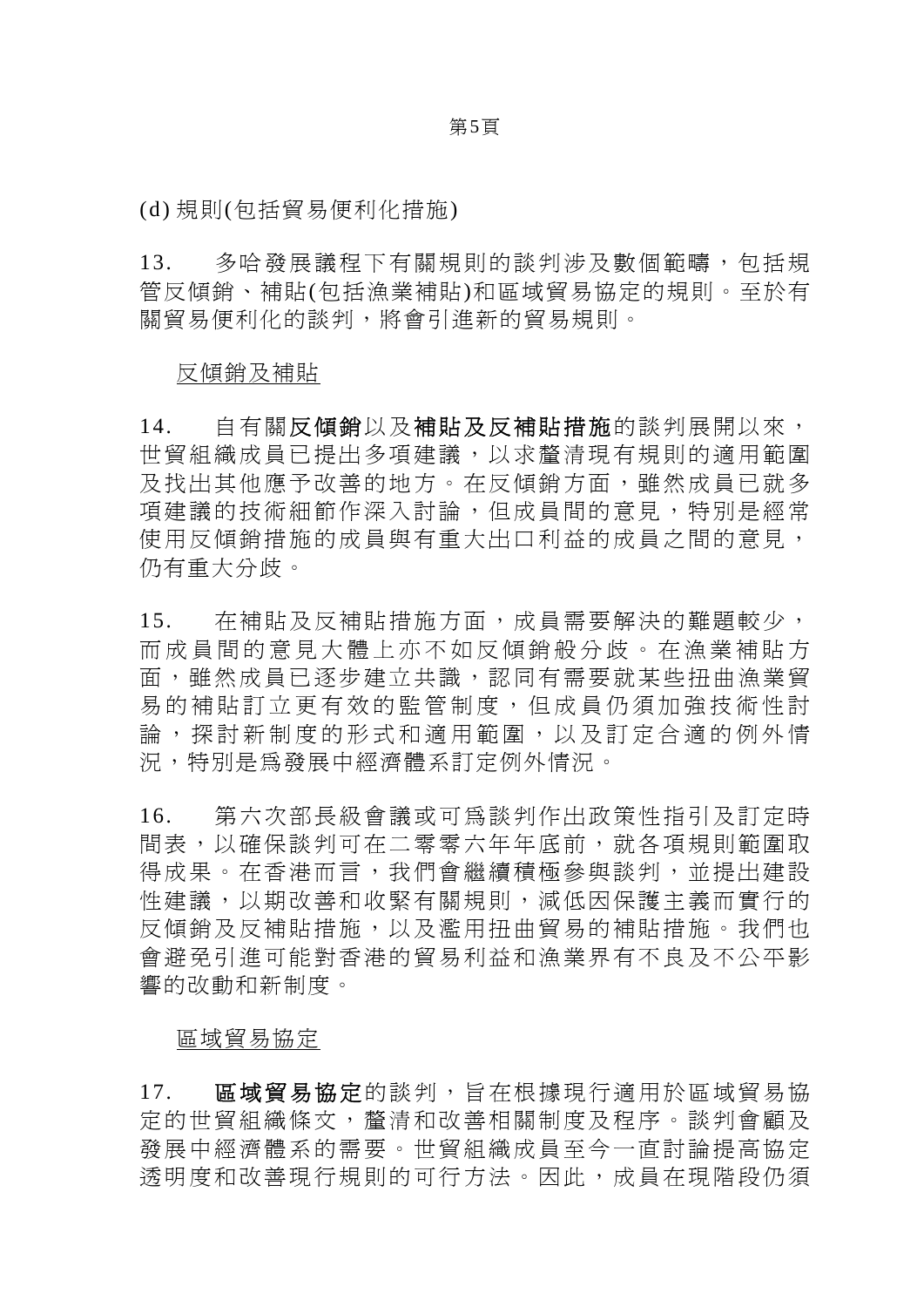#### 第6頁

作更多商議才能取得共識。第六次部長級會議不大可能就一些 需要大幅改動現行規則的建議達成共識。

#### 貿易便利化

18. 貿易便利化談判於二零零四年十月展開。世貿組織成員 同意,談判旨在釐清和改善世貿組織關於過境自由、進出口手 續,以及貿易規則透明度的現有條文。成員的主要目標是進一 步加快貨物(包括過境貨物)的流動、放行和清關。

19. 我們相信貿易便利化的規則得到改善後,將有助簡化清 關及貿易程序,為工商界和政府減低營運成本和提高效率。

20. 貿易便利化的談判進展良好。世貿組織成員已提交多項 建議,指出應予改善的範圍。第六次部長級會議或可作出一些 政治性指引,包括轉向實質文本談判的時間。

(e) 發展

21. 許多發展中經濟體系,特別是最不發達經濟體系,都投 訴未能從多邊貿易體制切實分享到國際貿易增長的成果。發展 中經濟體系從多哈發展議程中取得的最大得益,將來自上述談 判範疇經改善的市場准入和貿易規則。多哈發展議程亦指令檢 討世貿組織協議內有關特殊和差別待遇的現有條文,好使條文 更加明確、有效和易於執行。世貿組織亦有在談判範疇以外, 研究發展中經濟體系的關注事項,包括貿易與技術轉移的關 係,貿易、負債和融資的關係,以及與細小經濟體系有關的課 題。工作重點集中在加強技術合作和提升整體能力方面,以及 協助最不發達經濟體系融入多邊貿易體制。

22. 作為第六次部長級會議的主席,我們認為訂定一套明確 的發展方案,會有助增強發展中經濟體系的信心,讓他們更感 安心。這亦有助第六次部長級會議和整個多哈發展議程談判取 得成果。有關方案可包括以下項目-

(a) 已發展經濟體系承諾為最不發達經濟體系的產品提供免 關稅/無配額限制的市場准入;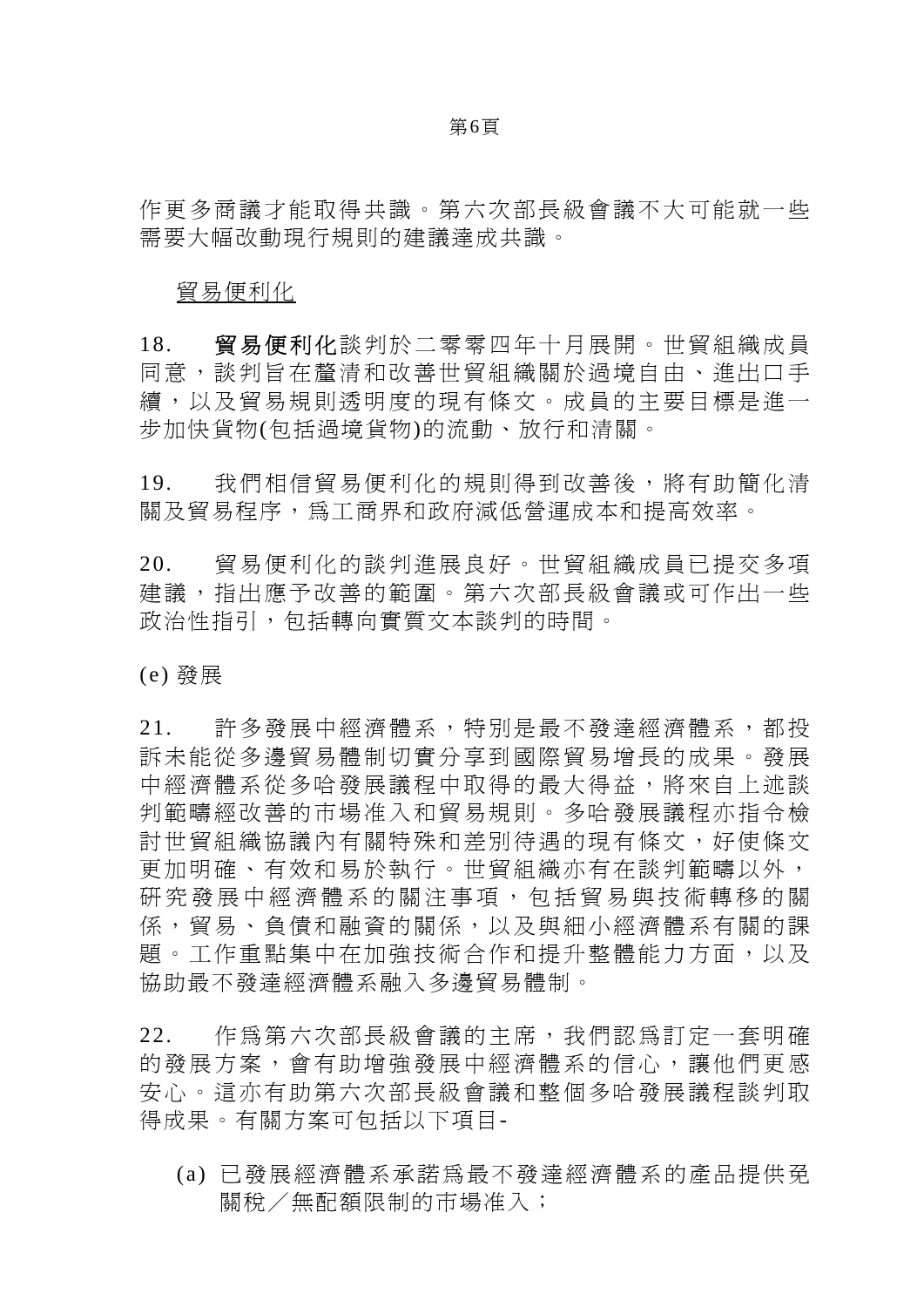- (b) 就不同的特殊和差別待遇建議達成協議;
- (c) 就容許最不發達經濟體系在執行與貿易有關的知識產權 及與貿易有關的投資措施方面享有較長過渡期達成協 議;
- (d) 承諾實施貿易援助計劃;以及
- (e) 在《與貿易有關的知識產權協議》方面,把為方便發展 中經濟體系獲得主要藥物的臨時豁免訂為永久安排。

### **(C)** 最新發展及期望

(a) 亞太經濟合作組織("亞太經合組織")領導人及部長級會議

23. 在二零零五年十一月十五日至十六日舉行的亞太經合組 織部長級會議上,各部長深入討論了多哈發展議程談判的最新 情況。與會部長同意,多哈發展議程談判已淮入關鍵階段,亞 太經合組織領導人應在此時表示全力支持多邊貿易體制,並一 致展示對談判加強政治領導及承擔的決心,促使第六次部長級 會議建立穩固的平台,讓多哈發展議程談判圓滿完成。亞太經 合組織領導人更首次就多哈發展議程談判發表獨立聲明,表明 有關決心。有關該項聲明文本,請見附件 A (只有英文版 本)。

(b) 香港部長級會議的展望

24. 世貿組織總幹事已於二零零五年十一月二十六日發出 《香港部長級會議宣言》初稿 <sup>4</sup> 。目前,整體談判因農業問題的 僵局停滯不前。世貿組織成員最近認為,第六次部長級會議將 無法就農業及非農產品市場准入的整套減免方式達成共識。儘 管如此,成員仍然保持對多哈發展議程整體成果的期望,包括 中國香港在內的很多成員更認為,成員須藉着第六次部長級會

A

<sup>4</sup> 初稿載於世貿組織網頁: http://www.wto.org/english/thewto\_e/minist\_e/min05\_e/draft\_min05\_text\_e.doc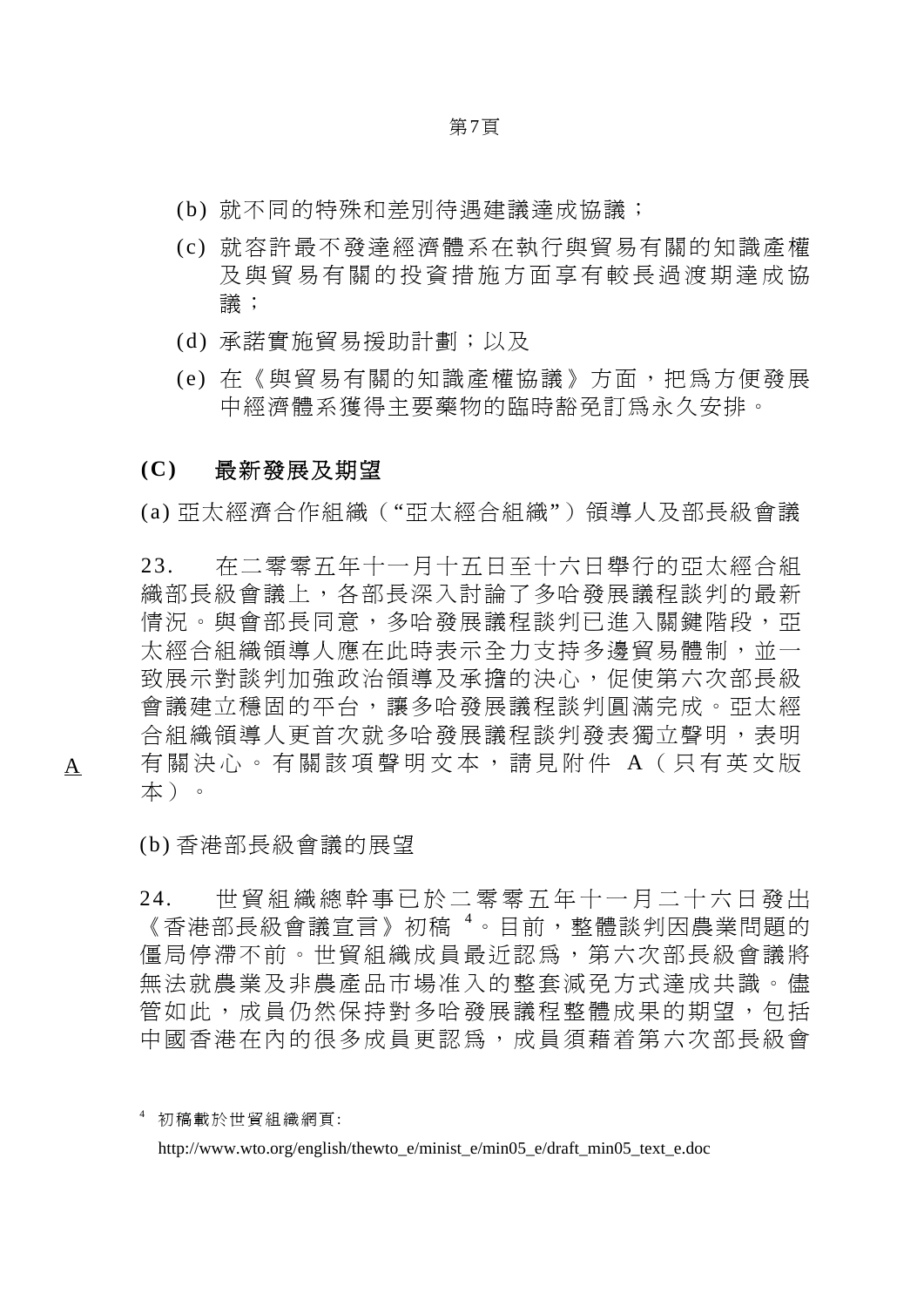第8頁

議盡量推動談判進展,以及為二零零六年的談判訂下明確的進 程大綱。因為這對於確保談判能在明年年底完成至為重要。我 們預期第六次部長級會議不會簽訂任何協議。

### 多哈發展議程談判的影響

25. 香港特別行政區(香港特區)參與多哈發展議程談判及第 六次部長級會議,對財政、公務員隊伍、經濟、環境及可持續 發展的影響,載述於附件 B。香港特區以"中國香港"的名 義,繼續參與世貿組織和國際貿易協定的安排符合《基本法》 一百一十六及一百五十一條的規定。

## 公眾諮詢

26. 二零零二年七月至八月期間,工業貿易署曾徵詢主要商 貿組織的意見,以制訂非農產品市場准入的談判策略。此外, 在二零零二年五月至六月及二零零五年二月至三月期間,我們 先後進行了兩次大規模公眾諮詢,為服務貿易談判作準備。兩 次諮詢期間,我們都邀請了大約 400 個組織(包括商會、主要商 貿及工業組織、學術機構和民間團體)及市民大眾,就中國香港 在服務貿易談判中的目標及優先項目發表意見。與此同時,我 們也向決策局及部門進行諮詢。他們已視乎需要,向個別服務 行業的主要有關人士徵詢意見。政府當局會繼續公布多哈發展 議程談判的最新進展,並在有需要時徵詢公眾意見。

## 宣傳安排

27. 為加深公眾對世貿組織的認識,政府一直透過不同途徑 和活動,向公眾闡述世貿組織和自由貿易對全球經濟發展的重 要性、多哈發展議程下的貿易談判內容,以及舉行第六次部長 級會議的目標。

28. 在未來數星期,我們會加強宣傳工作,讓公眾得知第六 次部長級會議期間的特別交通和其他安排。此外,在會議進行 期間,每天會有記者招待會,向公眾匯報會議的發展。

B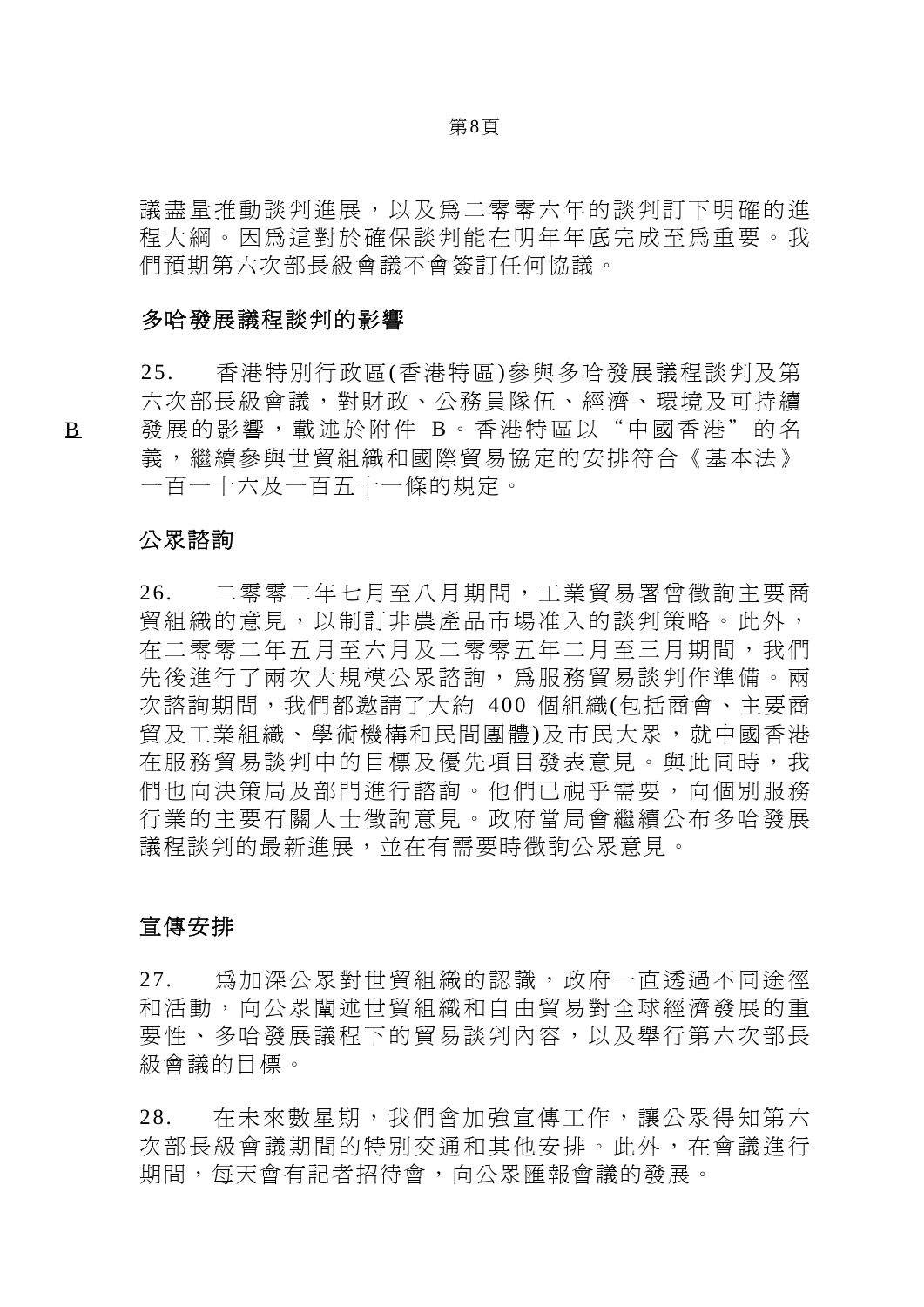# 背景

29. 多哈發展議程談判在二零零一年十一月九日至十三日於 卡塔爾多哈舉行的第四次部長級會議上開展。是次談判範圍廣 泛而平衡,旨在達至農業貿易、工業產品貿易和服務貿易自由 化,釐清及完善貿易規則和制定新規則,以及妥善解決發展中 經濟體系所關注的問題。多哈發展議程談判將使貿易更加自由 開放,從而推動經濟增長和改善民生,並促進所有經濟體系(包 括發展中和最不發達經濟體系)融入全球經濟。第六次部長級會 議如能取得實質成果,會有助多哈發展議程談判早日圓滿完 成。

工業貿易署 2005 年 11 月 29 日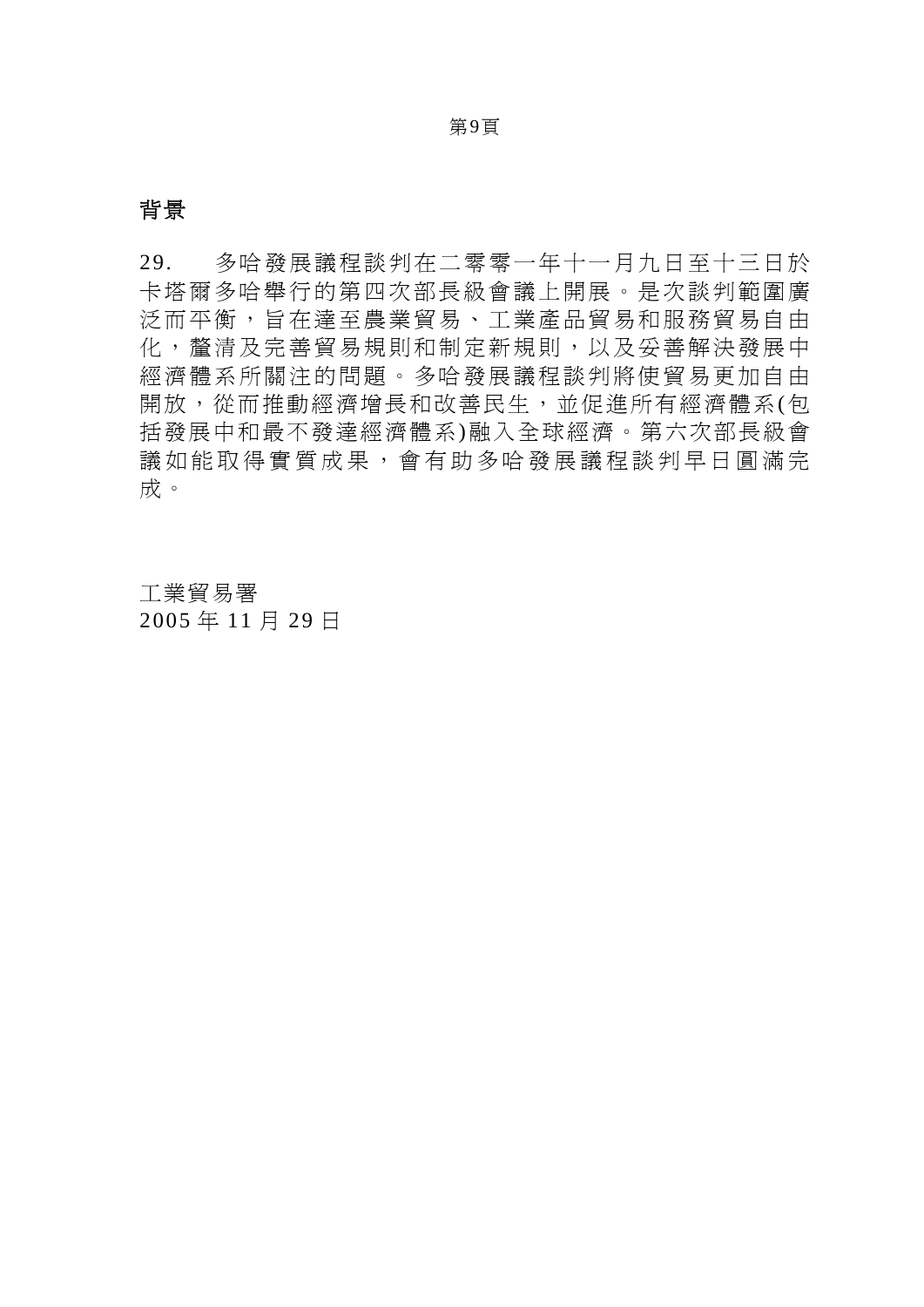# 附件 **A**

# **13th APEC ECONOMIC LEADERS MEETING BUSAN, REPUBLIC OF KOREA 18-19 NOVEMBER 2005 APEC ECONOMIC LEADERS STATEMENT ON DOHA DEVELOPMENT AGENDA (DDA) NEGOTIATIONS**

1. We, the APEC Economic Leaders, believe that the WTO Doha Development Agenda (DDA) negotiations have an unmatched potential to strengthen the multilateral trading system, promote global economic growth and, in particular, improve economic development opportunities for developing countries. Achieving the DDA is a crucial component of the global partnership to achieve the Millennium Development Goals. For this reason, the Doha Round must be carried to a successful conclusion - at the high level of ambition established in the Doha Declaration - by the end of 2006.

2. APEC economies, which represent close to 50 per cent of world trade and almost 60 per cent of global GDP, have benefited greatly from an open trading system. Average tariffs of APEC economies have been reduced by two-thirds in the last 15 years. This has been a period of rapid economic growth, particularly for APECs lower income economies. The Doha Round is essential to keeping APEC economies on this path of growth and development. It is also essential for all WTO Members.

3. The Hong Kong Ministerial will be a critical step in achieving this goal. Significant progress must be made in Hong Kong in resolving still remaining considerable divergences and a clear roadmap for completion of the Round in 2006 must be established. There is more at stake here than just another phase of economic liberalization. A successful conclusion of the Doha Round is crucial for the future credibility of the WTO and the rules-based multilateral trading system.

4. All WTO Members must achieve an ambitious and overall balanced outcome at the end of the Round, which include, among others: a comprehensive package in agriculture to ensure substantial reductions in trade distorting domestic support, substantial improvements in market access by significantly lowering tariffs and reducing quantitative restrictions, and the elimination of all forms of export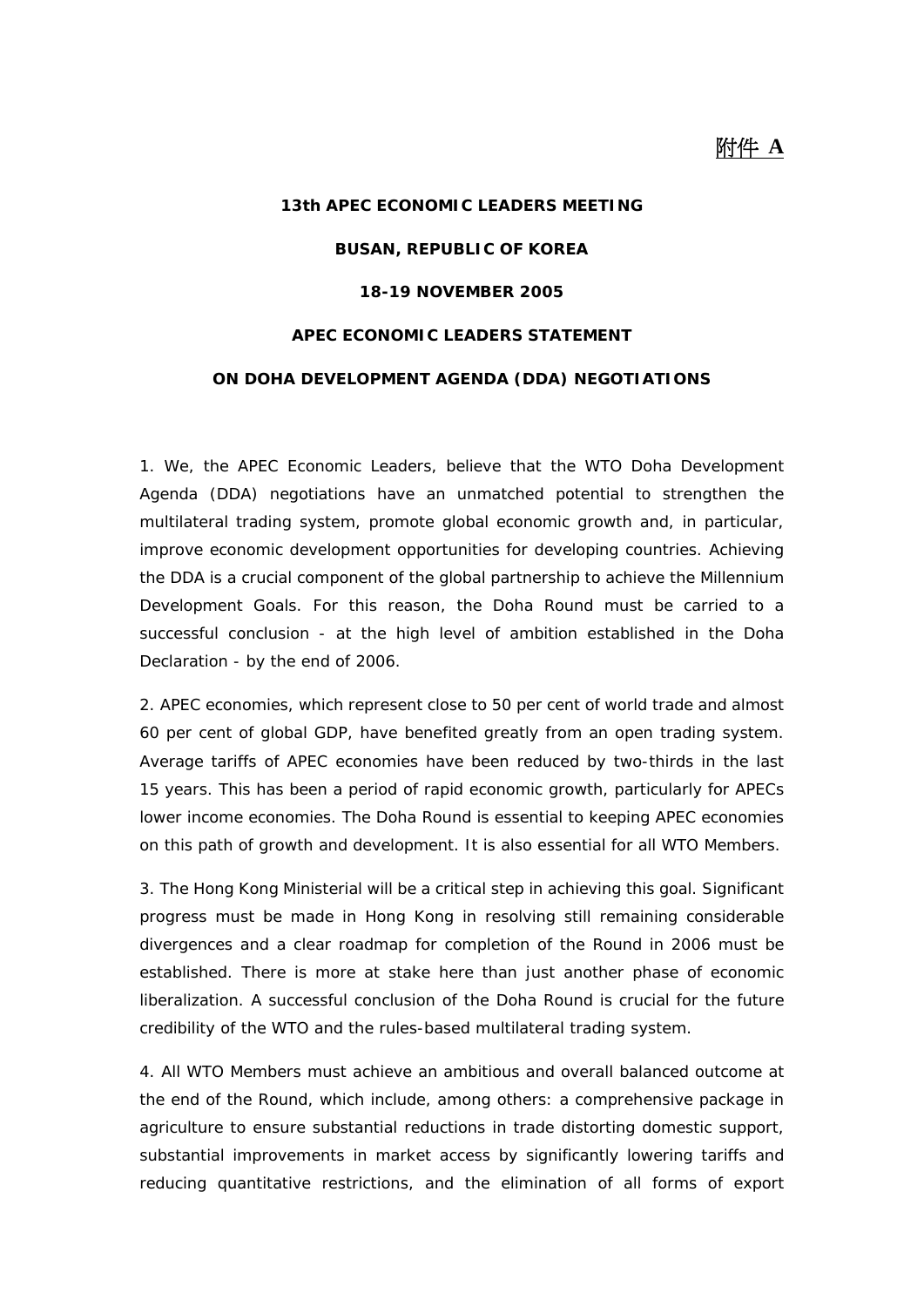subsidies of developed Members by 2010; an agreement on non-agricultural market access through a Swiss formula with ambitious coefficients and sectoral agreements on a voluntary basis that will ensure real market access improvements for all WTO Members; an agreement in services that will create commercially meaningful and real market access opportunities in all WTO Members; clarification and improvement of the WTO rules for securing and enhancing benefits in market access that will ensure clearer and more predictable trade disciplines; and clearer and improved WTO rules for trade facilitation that will contribute to further expediting the movement, release and clearance of goods.

5. We call for breaking the current impasse in agricultural negotiations, in particular in market access, which will unblock other key areas, including non-agricultural products and services. Unless progress is made in this area, we cannot make progress in the Round as a whole. Avoiding or compromising our ambition on this issue would mean that we would lower expectations for the Round as a whole.

6. We must ensure that the DDA reflects the development dimension in all negotiating areas and delivers real development benefits. The DDA should also take into account the needs and interest of developing Members and, in particular, the special needs of the least developed countries (LDCs). We look forward to a considerable progress on the LDC issues at the Hong Kong Ministerial.

7. We, the APEC Leaders, are committed to face up to the political challenges associated with the DDA. We are ready to provide strong political leadership and the commitment necessary to produce in Hong Kong a sound platform for successfully concluding the negotiations. We urge all other WTO members, and especially those that have the largest stake in the global trading system and derive the biggest benefits therefrom, to show the flexibilities needed to move the negotiations forward by and beyond Hong Kong.

-----